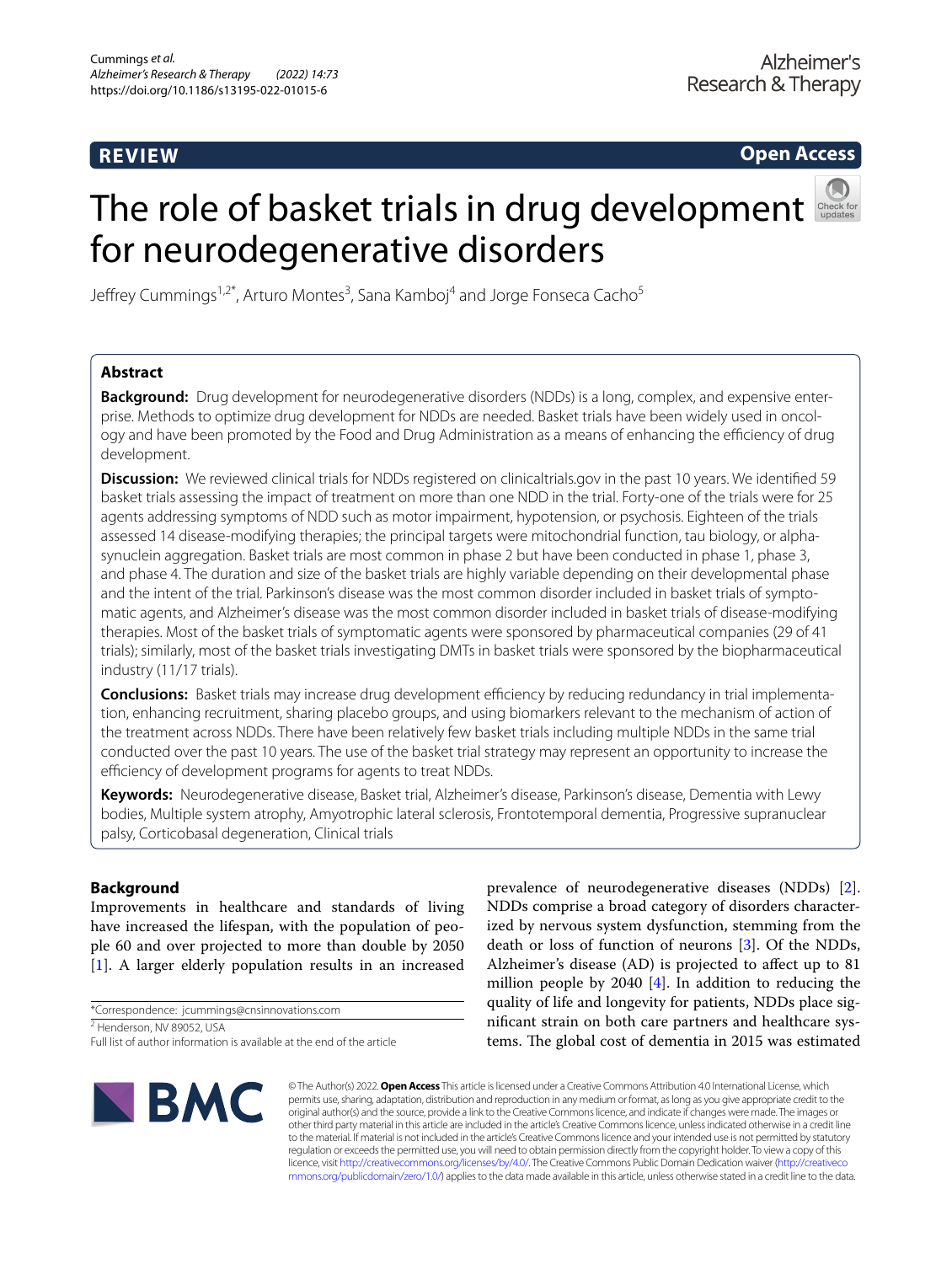at 818 billion dollars [[5](#page-7-4)]. Given the personal impact and resource requirements for care, it is crucial that efective therapeutics be found to alleviate the burden posed by NDDs.

Drug development for NDDs is costly and time consuming. The creation of a new drug to treat an NDD can cost up to \$5.7 billion and take up to 13 years  $[6]$  $[6]$ . The rate of success in NDD drug development is low; 80% of drug clinical trials fail in phase I or II, and only 1 in 5000 new drugs typically receives approval by the US Food and Drug Administration (FDA) [\[7](#page-7-6)]. Only two disease-modifying therapies (DMTs) have been approved for adult NDDs — edaravone for amyotrophic lateral sclerosis (ALS) and aducanumab for  $(AD)$   $[8, 9]$  $[8, 9]$  $[8, 9]$  $[8, 9]$  $[8, 9]$  — and a limited repertoire of symptom-relieving therapies are available for patients with NDDs such as cholinesterase inhibitors for AD and dopaminergic agents for Parkinson's disease (PD). New approaches are needed to accelerate NDD drug development. One such means capitalizes on drugs that are being assessed for treatment of one NDD, address aspects of biology or symptoms shared with other NDDs, and might be evaluated simultaneously across multiple disease states. A drug that is developed for a single NDD may have the potential to treat others. NDDs occur primarily in older individuals and learnings from treating one NDD regarding dose, tolerability, pharmacokinetics, and safety will likely apply across multiple NDDs.

One approach to studying the effects of a single agent across multiple NDDs is to employ "basket" trials. The basket trial design simultaneously evaluates the effects of a targeted therapy on multiple conditions that have a common biology or shared clinical features [[10\]](#page-7-9). Basket trials are designed to assess a single investigational drug or drug combination in different disease populations defined by disease stage, histology, number of prior therapies, genetic or other biomarkers, or demographic characteristics [\[11\]](#page-7-10). Basket trials are often used in oncology where several tumors that share a rare mutation or other molecular features are tested in a single trial of an anti-cancer therapy [[12\]](#page-7-11). This strategy has been embraced by the FDA as a means of providing exploratory data that can inform further studies, support marketing applications, or inform the likelihood of success of advancing an agent in a specific disease population [\[10,](#page-7-9) [13\]](#page-7-12).

The use of basket trials is less common in neuroscience therapeutic areas than in oncology. We explored the use of basket trials in NDDs represented on clinicaltrials.gov. We describe drugs in clinical trials for multiple NDDs. Drugs in this category were determined through an analysis of all clinical drug trials conducted for 11 prespecifed NDDs and updated in the past 10 years as registered on clnicaltrials.gov. We review basket trials for both symptomatic agents such as anti-parkinsonian agents tested in trials including several disorders that manifest parkinsonism and putative disease-modifying therapies (DMTs) that address a common underlying biology across NDDs. We developed automated search and classifcation algorithms to derive data from clinicaltrials.gov.

## **Research methods**

Clinicaltrials.gov [[14](#page-7-13)] is a comprehensive registry of clinical trials supervised by the US National Library of Medicine. The registry was established by legislation in 1997 and requires information on the purpose of the experimental agent in the trial, subject eligibility criteria, location of clinical sites conducting the study, and a point of contact for individuals interested in the trial. The legislation was updated in 2007 to require posting of results of the trials within 1 year of completion, and the Final Rule for Clinical Trials Registration was implemented in 2017 to clarify and expand the requirements for clinical trial registration and submission of results [\[15\]](#page-7-14).

Clinicaltrials.gov allows all study record content to be downloaded for analysis as a zip file. This zip contains an XML fle and is structured according to a specifed schema. To acquire the information needed for this study, we downloaded the latest version of this fle on 06/06/2021 and entered it into a relational database using the same prespecifed schema. Next, we performed queries to extract relevant columns in the dataset such as registration number (National Clinical Trial Identifcation [NCTID]), condition name, intervention name, etc. The results were Comma Separated Values (CSV) files where each line represents one clinical trial, or study, with a unique NCTID. We used Python Programming Language to write scripts to further process the data. The exact queries, along with a copy of all the project code, can be found in our GitHub Repository  $[16, 17]$  $[16, 17]$  $[16, 17]$  $[16, 17]$  $[16, 17]$ . The first script, *nddflter.py*, removes all studies that do not list an NDD under the condition column. We defned NDD studies as those with a condition listed as Lewy body dementia (LBD)/dementia with Lewy bodies (DLB), AD, PD, PD dementia (PDD), frontotemporal lobar degeneration (FTLD) (including frontotemporal dementia (FTD), progressive supranuclear palsy (PSP), and corticobasal degeneration (CBD)), chronic traumatic encephalopathy (CTE), Huntington's disease (HD), amyotrophic lateral sclerosis (ALS), and multiple system atrophy (MSA). We sanitized the condition name as some studies had spelling variations of these NDD names, misspellings, and alternate name versions. We limited our search to trials with a posted update between 01/01/2010 and 06/06/2021. In addition to identifying NDD in the "condition" area of the trial description, we searched for trials with an NDD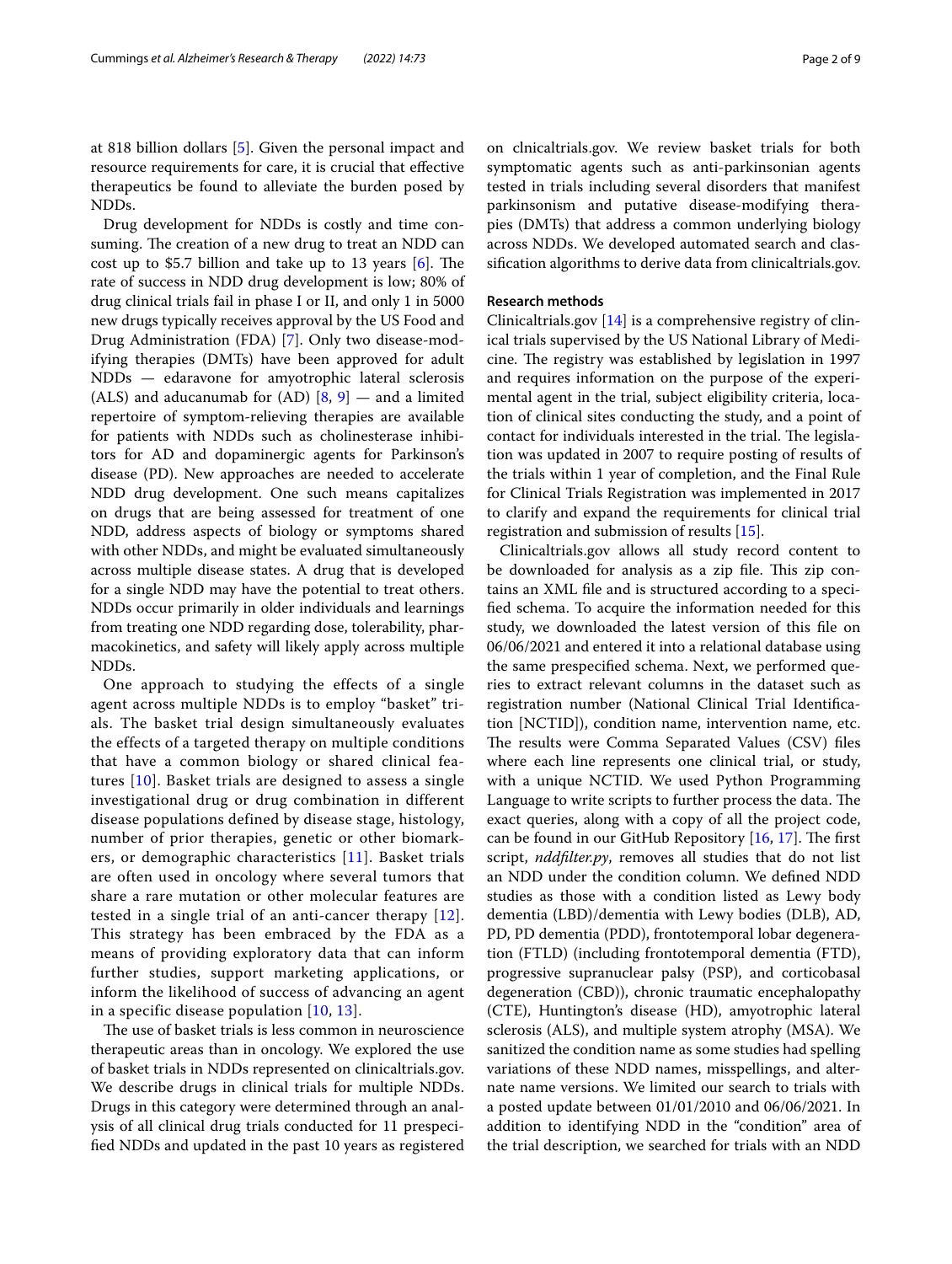listed in the eligibility or inclusion criteria for the trial. With this approach, we were able to detect additional trials of interest that did not identify all NDDs of the trial in the "condition" section of clinicaltrials.gov. The code for processing the data and generating the appropriate tables is in the *nddflter.py* and in the *eligcritprocesser.py* script.

Next, we created a script, *drugclassifer.py*, that conducts searches and matching for single trials that list two, or more, NDD (condition and/or inclusion criteria) using the same intervention. When these matches were complete, we created a script, *csvClassifer.py*, to remove all trials that do not contain a drug as the intervention type (e.g., devices, behavioral therapies, etc.). We advanced our classifer by training it with data with diferent intervention types such as drugs, behavioral treatments, biomarkers, devices, stem cells, and supplements, and removal of irrelevant interventions such as "placebo" or false positives from our inclusion criteria search caused by complex wording in the text. Within the drug class, we created sub-classes for symptomatic agents and DMTs. These training data were in the form of carefully curated text fles containing samples for each class or sub-class. The resulting entries generated the final tables using our *tablegeneration.py* script. When the strategies were complete, classifcation required less than 2 s to run on a personal computer. The initial NDD trial extraction from all clinicaltrials.gov trials required less than 5 min. We did not include studies comprised only of AD and mild cognitive impairment (MCI) in the same study, and we did not include trials comprised only of PD, PDD, or PD MCI in the same study. These studies are of similar disorders at diferent stages of severity and did not meet our defnition of basket trials. Similarly, although trial populations labeled as "dementia" may include multiple NDDs, the diagnoses are not specifed, and we did not include them in this interrogation for basket trials.

We included all interventional studies including phase 1, phase 2, phase 3, and phase 4 clinical trials that were not yet recruiting, recruiting, enrolling by invitation, active, not recruiting, terminated, completed, suspended, withdrawn, and unknown. We captured information on the trial agent; trial title; trial number in clinicaltrials. gov; start date; projected end date; actual end date; number of subjects planned for enrollment; number of arms of the study; whether a biomarker was described; subject characteristics (age range; acceptable range of cognitive impairment, etc.); and sponsorship (a biopharmaceutical company, National Institutes of Health (NIH) with academic medical centers, public-private partnership, or "other").

For therapeutic targets, we classifed agents using the Common Alzheimer's Disease Research Ontology (CADRO) classifcation [[18\]](#page-7-17). Although focused on AD,

the CADRO includes basic mechanisms common to all NDDs. CADRO categories include amyloid beta; tau; apolipoprotein E (ApoE), lipids and lipoprotein receptors; neurotransmitter receptors; neurogenesis; infammation; oxidative stress; cell death; proteostasis/proteinopathies; metabolism and bioenergetics; vasculature; growth factors and hormones; synaptic plasticity/neuroprotection; gut-brain axis; circadian rhythm; environmental factors; epigenetic regulators; multi-target; unknown target; and others. Non-amyloid protein aggregations found in non-AD NDDs were listed under "proteostasis/proteinopathies" if the agent targeted these pathways.

The mechanism of action (MOA) of the agent was derived from the trial description or related literature. Some agents have more than one MOA, and we use the available literature to identify a dominant mechanism. We use the terminology of "symptomatic" treatments for agents whose purpose was motor improvement, control of hypotension, cognitive enhancement, or improvement of neuropsychiatric symptoms without claiming to impact the biological causes of cell death; we used the terminology of "disease-modifying" for treatments that intended to change the biology of the NDD and produce neuroprotection directly or through intermediate mechanisms such as efects on amyloid, tau, or alpha-synuclein [[19\]](#page-7-18).

## **Results**

We identifed 59 basket trials assessing 39 drugs that were updated over the past 10 years. Table [1](#page-3-0) summarizes the symptomatic agents used in basket trials. The test agent, indications, composition of NDDs in the trials, and the number of trials with each agent are shown.

All the symptomatic agents addressed the CADRO category of transmitter or transmitter receptor function. Droxidopa was the drug most used in symptomatic trials of multiple NDDs; studies in 7 basket trials included PD, PSP, and MSA. Also common in basket trials of symptomatic agents were midodrine (4 trials) for the treatment of hypotension and nelotanserin (3 trials) for the treatment of psychosis. Motor abnormalities of parkinsonism were the most common symptoms studied in multi-NDD basket trials (9 trials); orthostatic hypotension was a common cross-NDD condition assessed (7 trials). PD was the most common disease included in multi-NDD trials of symptomatic agents (targeted by 20 agents); followed by DLB (targeted by 10 agents), MSA (8 agents), AD (7 agents), PSP, ALS, FTD (5 agents each), HD (4 agents), CBD (2 agents), and CTE (1 agent). Trials including PD plus DLB (12 trials) and PD plus MSA (11 trials) were the most common combinations. Four symptomatic agents were in phase 1, 17 in phase 2, 8 in phase 3, and 5 in phase 4 (some agents did not have an assigned phase).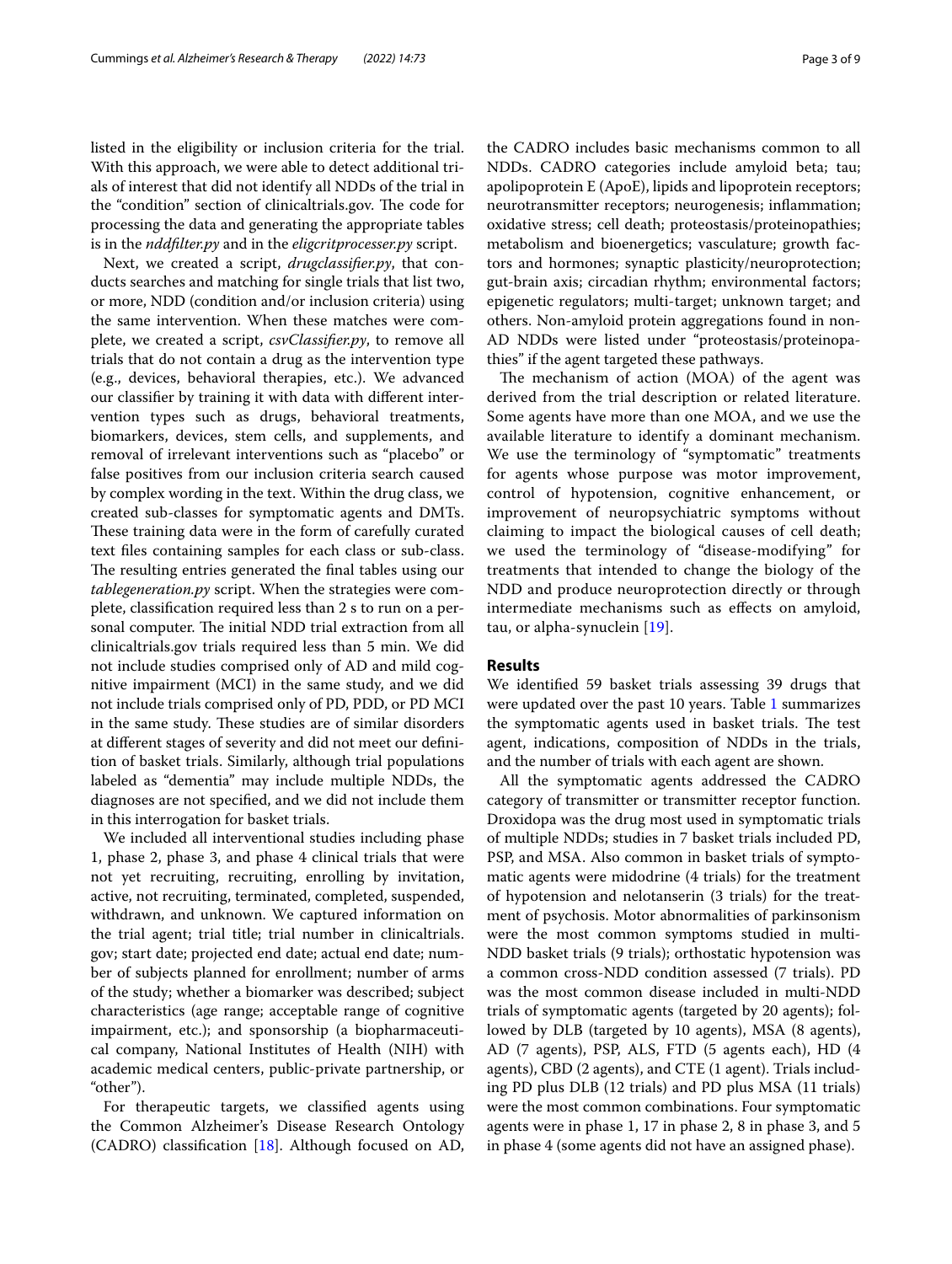| <b>Drug</b>           | Number of<br>trials | <b>Goal of treatment</b>                                                                         | <b>NDDs included</b>   |
|-----------------------|---------------------|--------------------------------------------------------------------------------------------------|------------------------|
| Alprazolam            |                     | Reduced anxiety                                                                                  | HD, AD                 |
| Ampreloxetine         |                     | Control of orthostatic hypotension                                                               | PD, MSA                |
| Apomorphine           |                     | Pain control                                                                                     | CBD, PSP               |
| Armodafinil           |                     | Improved attention, cognitive enhancement                                                        | PD, DLB                |
| AVP-786               |                     | Reduced disinhibition                                                                            | DLB, AD, PSP, HD, FTLD |
| AVP-923               | $\overline{2}$      | Control of pseudobulbar affect                                                                   | AD, PD, HD, ALS        |
| Botulinum toxin       |                     | Reduction of rigidity                                                                            | AD, FTLD               |
| Cannabis              | $\overline{2}$      | Improved sense of well-being, improved quality of life; reduction of pain, nau-<br>sea, vomiting | PD, CTE, ALS           |
| Carbidopa             | $\mathbf{1}$        | Improved motor function                                                                          | MSA, PD                |
| Droxidopa             | 7                   | Improved motor and non-motor symptoms, increased blood pressure                                  | PD, MSA, PSP           |
| Entacapone            |                     | Improved motor function                                                                          | MSA, PD                |
| Incobotulinum Toxin A | 2                   | Reduced salivary volume                                                                          | PD, ALS, MSA, PSP      |
| Intepirdine (RVT-101) |                     | Improved gait                                                                                    | DLB, AD, PD            |
| Lithium               |                     | Improved quality of life, reduced depression                                                     | CBD, PSP               |
| LY31544207            |                     | Cognitive enhancement                                                                            | DLB, PD                |
| Memantine             | 2                   | Cognitive enhancement                                                                            | PD, DLB, FTLD, ALS     |
| Midodrine             | $\overline{4}$      | Control of orthostatic hypotension                                                               | MSA, PD                |
| MP-101                |                     | Reduction of dementia-related psychosis                                                          | AD, FTLD, PD, DLB      |
| Nebivolol             |                     | Control of hypotension                                                                           | MSA, PD                |
| Nelotanserin          | 3                   | Reduced REM sleep behavior disorders, reduced visual hallucinations                              | PD, DLB                |
| NYX-458               |                     | Cognitive enhancement                                                                            | PD, DLB                |
| Pimavanserin          | 2                   | Reduction of dementia-related psychosis with delusions and hallucinations                        | AD, PD, DLB, FTLD      |
| Ramalteon             |                     | Improved sleep efficiency                                                                        | HD, DLB, PD            |
| Rimabotulinum toxin B |                     | Reduced sialorrhea                                                                               | PD, ALS                |
| TD-9855               |                     | Reduced orthostatic hypotension                                                                  | MSA, PD                |

<span id="page-3-0"></span>**Table 1** Characteristics of basket trials for symptomatic agents in neurodegenerative disorders

Basket trials of symptomatic agents varied greatly in terms of trial exposure duration with some such as midodrine (NCT02897963) testing the participant within 10 min of change in position on a tilt table and alprazolam (NCT00975481) treatment effects being observed within 30 min of administration and continuing for 24 h. A cannabis trial (NCT03944447) had exposure of up to 5 years. Excluding the trials at the extremes of duration, basket trials of symptomatic agents had an average exposure period of 11 weeks (21 trials). The trial of pimavanserin continued until an interim analysis demonstrated less relapse in the active treatment group compared to placebo in a randomized discontinuation trial involving dementia-related psychosis and including AD, PD, DLB, FTD, and vascular dementia (NCT03325556).

Similarly, the trial size of symptomatic agents assessed in multiple NDDs varied depending on the type of intervention being assessed. A cannabis trial (NCT03944447) collected data using an on-line registry from participants with a wide variety of conditions in addition to NDDs and anticipated a sample size of 200,000 over 5 years; the number of participants with NDD expected in the trial was not specifed. A trial of AVP-923 (NCT00056524) focused on the treatment of pseudobulbar afect in AD and PD and included 600 participants in a double-blind parallel-group design. Memantine is approved for the treatment of cognitive impairment in AD and was studied in two trials with PD and DLB (NCT00630500; NCT00855686) for its potential cognitive-enhancing properties in trials with a planned sample size of 75 and 199 participants, respectively. The trial of pimavanserin (NCT03325556) was a phase 3 trial including 392 participants. Excluding the extreme trials, the mean sample size was 120 participants (35 trials).

The biopharmaceutical industry sponsored 29 of the 41 basket trials assessing symptomatic therapies; 12 were sponsored by academic medical centers funded by the NIH.

Eighteen trials assessed 14 drugs for their diseasemodifying efect in basket trials involving more than one NDD. Table [2](#page-4-0) provides information on the test agent, indications, CADRO target classifcation, composition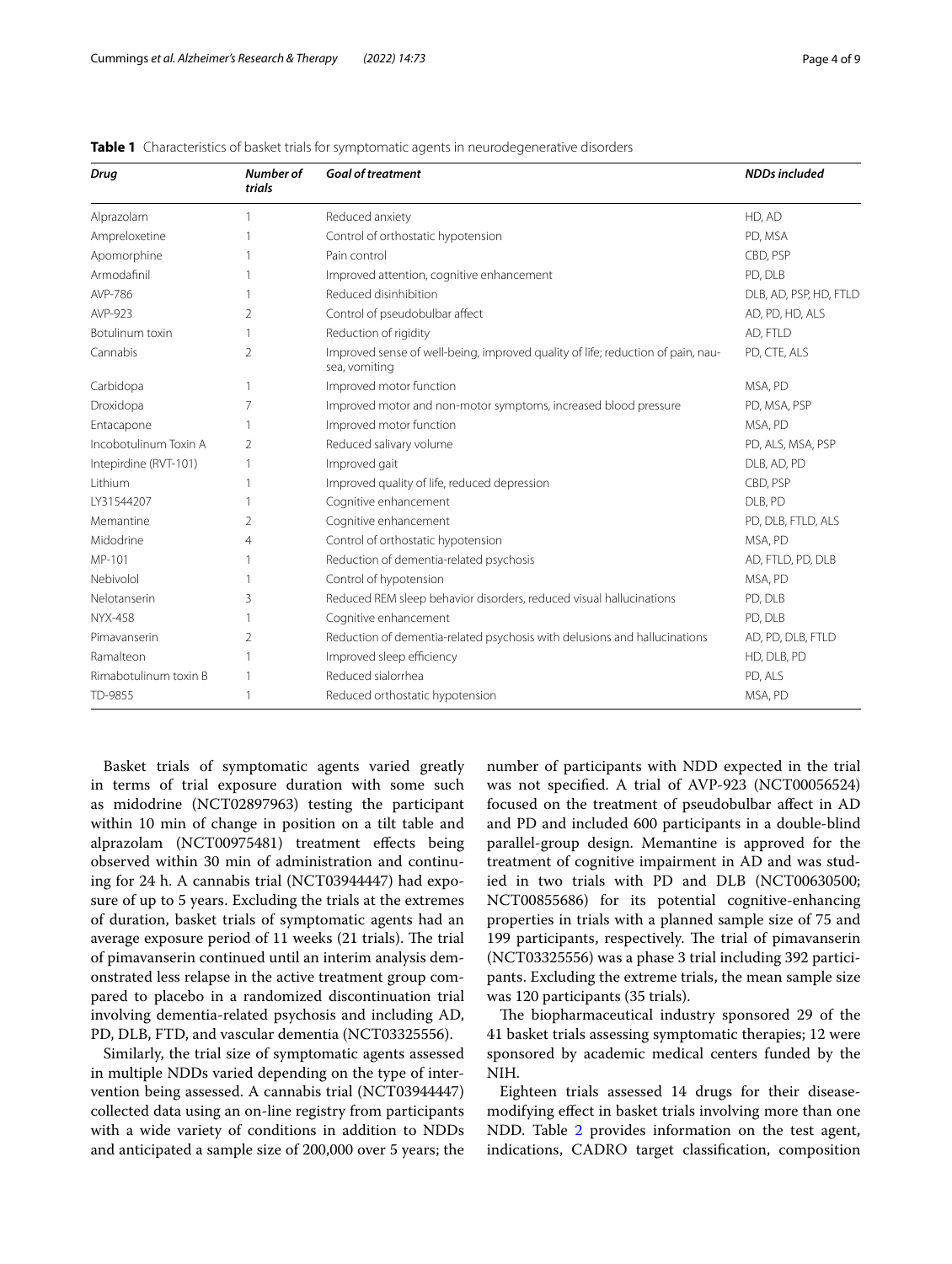| Drug                                                 | <b>Number of trials</b> | <b>CADRO</b> target                  | <b>NDDs included</b> |
|------------------------------------------------------|-------------------------|--------------------------------------|----------------------|
| ATH-1017                                             |                         | Neuroprotection                      | PD, DLB              |
| BIIB092                                              |                         | Tau extracellular transmission       | FTLD, CBD, CTE       |
| Davunetide (AL-108, NAP)                             |                         | Tau aggregation                      | PSP, CBD, FTLD       |
| Deferiprone                                          |                         | Oxidative stress                     | ALS, PD              |
| Insulin                                              |                         | Insulin resistance                   | PD, MSA              |
| Latrepirdine (dimebon)                               |                         | Bioenergetic mitochondrial agent     | HD, AD               |
| LMTM (TRx0237, LMT-X)                                |                         | Tau aggregation                      | FTLD, AD             |
| Metformin                                            |                         | Insulin resistance                   | FTLD, ALS            |
| NBMI (N,N'-bis(2-mercaptoethyl) isophthala-<br>mide) |                         | Mercury chelation (oxidative stress) | PSP, MSA             |
| Posiphen                                             |                         | Protein aggregation                  | PD, AD               |
| TPI-287 (abeotaxane)                                 |                         | Tau microtubule stabilizer           | CBD, PSP             |
| Traneurocin (N-831)                                  |                         | Neurogenesis                         | DLB, AD              |
| Warfarin                                             |                         | Vascular (anticoagulant)             | AD, HD               |
| Zoledronic acid                                      |                         | Bone loss prevention                 | PD, DLB, PSP, MSA    |

<span id="page-4-0"></span>**Table 2** Characteristics of basket trials for disease-modifying agents in neurodegenerative disorders

of NDDs in the trials, and the number of trials with each agent.

Latrepirdine (dimebon) is an agent with putative DMT properties studied in 5 NDD basket trials. Trials including both AD and HD were conducted. Latrepirdine's therapeutic target involved mitochondrial activity resulting in the emergence of mitochondrial function and bioenergetics as the most common mechanisms studied in DMT trials of multiple NDDs. Five drugs targeted synucleinopathies (PD, DLB, MSA). Tau was a common CADRO target with 4 trials addressing various aspects of tau biology and one trial (NCT04524351) assessing efects on multiple proteins including tau. Insulin resistance and oxidation were studied in 2 trials each; vascular factors and neurogenesis were studied in 1 trial each. Across all trials, AD and PD were the most common disorders assessed (each targeted by 5 agents); followed by PSP and FTLD (4 agents each); DLB, CBD, and MSA (3 agents each); ALS and HD (2 agents each); and CTE was the target of treatment in 1 trial.

Nine of the DMTs were in phase 1, 6 in phase 2, and 1 in phase 3 (0 in phase 4), with 1 listed as "not applicable."

Basket trials were of variable length depending on their phase and the intention of the trial. DMTs in phase 1 assessing pharmacokinetics of the test agents were brief, usually 14 days or less. In contrast, the trial of LMTM (NCT02245568) assessing its impact on the treatment of tau biology in AD and FTLD was 34 months in duration. Trials of intermediate duration (7 trials) had a mean duration of 18 weeks (range 4–52 weeks).

Trial size varied from 3500 participants in the trial of zoledronic acid (NCT03924414) and 939 in the trial of LMTM (NCT02245568) to 14–20 in phase 1

pharmacokinetic trials. Excluding the trial not limited to NDDs, the mean size of basket trials of DMTs was 96 participants (16 trials).

Basket trials of DMTs were funded by NIH-academic collaborations (7 trials) or by biopharmaceutical companies (11 trials).

There has been an increase in the use of basket trials with 26 of 41 (63%) basket trials of symptomatic agents and 12 of 18 (66%) basket trials of DMTs conducted in the last 5 years.

Biomarkers play an increasingly important role in drug development and have been included in some basket trials. A study of deferiprone (NCT02880033), an ironchelating agent, included measures of hydroxyl radical formation, adenosine triphosphate production, oxygen consumption, free reactive iron concentration, and lipid peroxidation. A trial of TPI-287 (NCT02133846) targeting tau-related tubulin-binding and microtubule-stabilization assessed cerebrospinal fuid levels of biomarkers of neurodegeneration including neuroflament light chain, total tau, tau isoforms, and tau phosphopeptides. Magnetic resonance imaging was collected to explore the efects of changes in brain network function, structural connectivity, and perfusion. Posiphen blocks translation of mRNA of both amyloid precursor protein and alphasynuclein, actions relevant to AD and PD, respectively. Biomarker outcomes are being used in phase 1 of a trial to guide dosing decisions in phase 2 (NCT04524351).

## **Discussion**

Basket trials are defned by the FDA [[13\]](#page-7-12) as a type of master protocol designed to test a single investigational drug or drug combination in diferent populations defned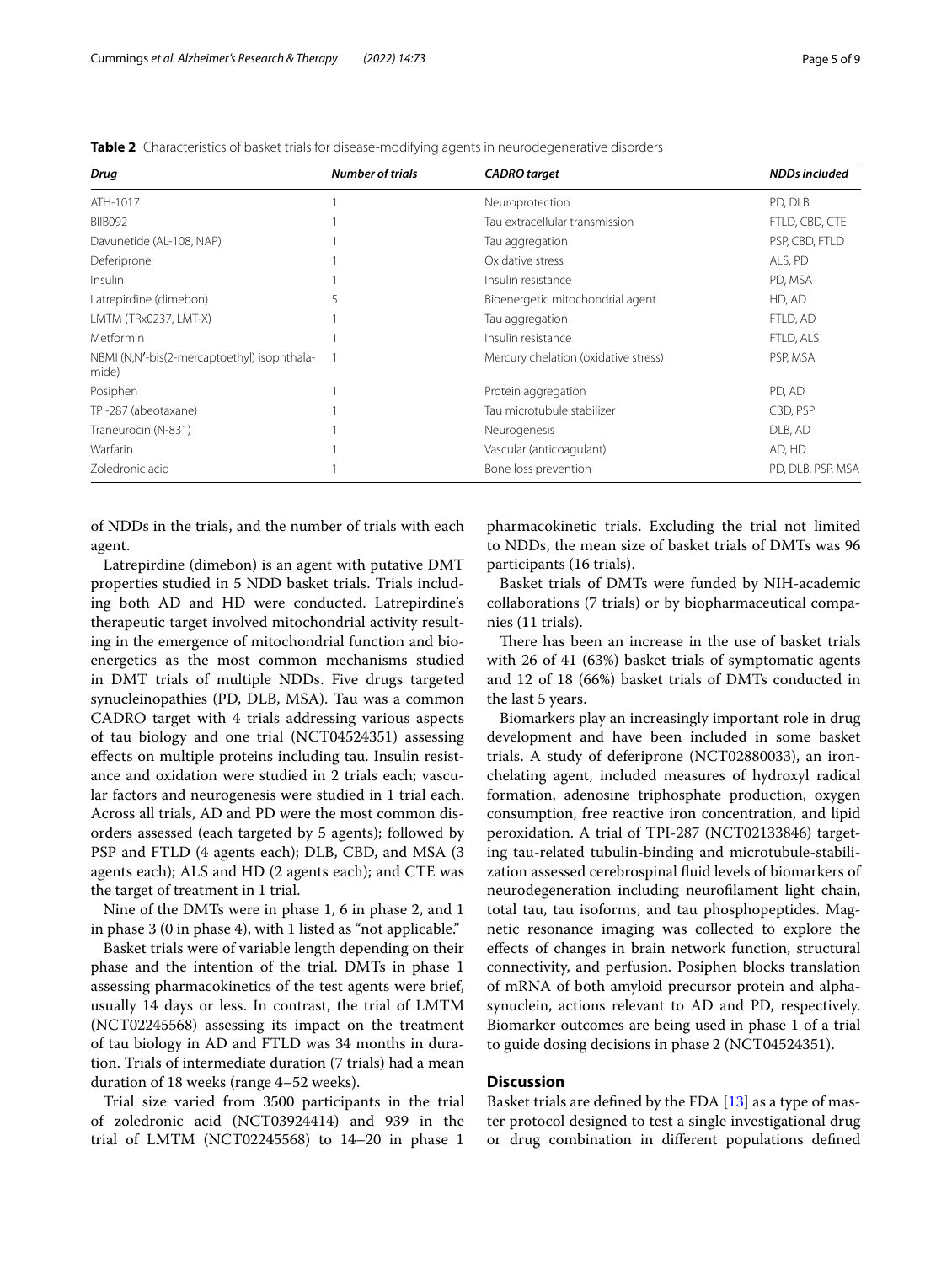by disease stage, histology, number of prior therapies, genetic or other biomarkers, or demographic characteristics. While designed primarily for the assessment of cancer therapies, basket trials can allow efficient assessment of drugs in other conditions, including NDDs. The FDA guidance notes that each subpopulation of a basket trial comprises a substudy. Each disease-defned substudy should include specifc objectives, the scientifc rationale for inclusion of each population, and a detailed statistical analysis plan that includes sample size justifcation and stopping rules for futility. The FDA encourages the use of master protocols such as basket trials. They note that these protocols can be flexible and incorporate efficiency-oriented approaches such as a shared placebo control arm and centralized data capture. Basket trials can accelerate the recruitment of participants to trials since patients with several types of NDD being seen in clinics can be referred. Basket trials avoid the cost and operational challenges of implementing separate trials for each NDD. The use of basket trials in cancer drug development programs has grown rapidly; their use has been primarily in phase 1b/2 [[11\]](#page-7-10). NDD basket trials have been employed in all development phases with their most common application in phase 2 (46% of NDD basket trials).

There are few programs utilizing basket trials that led to an approved therapy. Droxidopa is approved for the treatment of orthostatic hypotension occurring in multiple NDDs included in the same trials including PD, MSA, and pure autonomic failure [[20\]](#page-7-19). Midodrine is approved for orthostatic hypotension of unspecifed etiology not based on basket trials with specifc NDD populations. Midodrine is used for the treatment of orthostatic hypotension in NDDs including PD [[21](#page-7-20)].

AVP-923 (dextromethorphan plus quinidine; Nuedexta™) is approved for the treatment of pseudobulbar afect based on individual studies in multiple sclerosis [[22\]](#page-7-21) and ALS [\[23\]](#page-7-22) and well as a basket trial with both disorders  $[24]$  $[24]$  $[24]$ . This approach may have allowed the development program to avoid conducting a second trial in each individual disorder typically required for treatment approval. The strategy would decrease cost and shorten the time to FDA approval and marketing. The trials of AVP-923 leading to regulatory approval were conducted prior to the 10-year retrospective analysis reported here. The review identified one trial of AVP-923 for pseudobulbar afect in a basket trial including AD and PD (NCT00056524). The deuterated form of AVP-923  $-$ AVP-786 — was applied in a basket trial investigating the efects on disinhibition and comprised of participants with DLB, AD, PSP, HD, and FTLD.

Rivastigmine is the only agent approved for treatment of cognitive impairment in 2 NDDs — AD and PD dementia [\[25](#page-7-24), [26](#page-7-25)]. This approval was not the result of a basket trial; separate trials were conducted for each NDD. Identical trial outcomes — the Alzheimer's Disease Assessment Scale – cognitive subscale (ADAS-cog) and the Alzheimer's Disease Cooperative Study Activities of Daily Living scale — were used to assess cognition and function, respectively, in both conditions.

The basket trials of symptomatic agents most conducted included dopaminergic agents targeting symptoms of parkinsonism. The trials included carbidopa (1 trial), droxidopa (7 trials), and entacapone (1 trial). One trial (NCT00547911) included carbidopa, droxidopa, and entacapone in the same basket trial.

Disease mechanisms explored through treatment with DMTs included mitochondrial dysfunction in the basket trials of latrepirdine, protein aggregation in trials of synucleinopathies, and tauopathy with agents targeting aspects of tau biology. The relatively small number of each disease-related population of patients with tauopathy may suggest that basket trials are an important design option for efficient drug assessment.

There are several methodologic issues unique to basket trials. If each condition is approached as a substudy within the basket trial, the assessment instruments can be individualized for each disorder. If common measures are desired to attempt a comparison across NDDs, challenges may arise. NDDs have diferent cognitive profles, and the use of a single neuropsychological outcome such as the ADAS-cog in basket trials of cognitive-enhancing agents may not capture the cognitive response of different NDDs. AD patients have amnestic type memory deficits, whereas FTD patients have a predominance to executive dysfunction  $[27]$  $[27]$  $[27]$ . The differences in cognitive profiles may make it difficult to match patients with different NDDs for severity of clinical deficits that may be required by the trial design. Global measures such as the Clinical Dementia Rating (CDR), CDR-FTLD, or clinical global impression (CGI) [[28,](#page-8-0) [29\]](#page-8-1) may be better suited to capture treatment responses across NDDs [\[20\]](#page-7-19). Basket trials of symptomatic agents for the treatment of orthostatic hypotension or parkinsonism may have more uniform responses across NDDs.

Basket trials usually include participant populations that have diferent background medications that could afect the response to treatment. ALS patients are likely to be on riluzole, and HD patients may be on tetrabenazine which could diferentially afect treatment responses in a basket trial [\[30\]](#page-8-2). Stability of dosing prior to trial entry and planned analyses of patients on and off these agents warrant consideration in basket trial designs. This issue will be addressed in each condition evaluated as part of a substudy within the basket trial.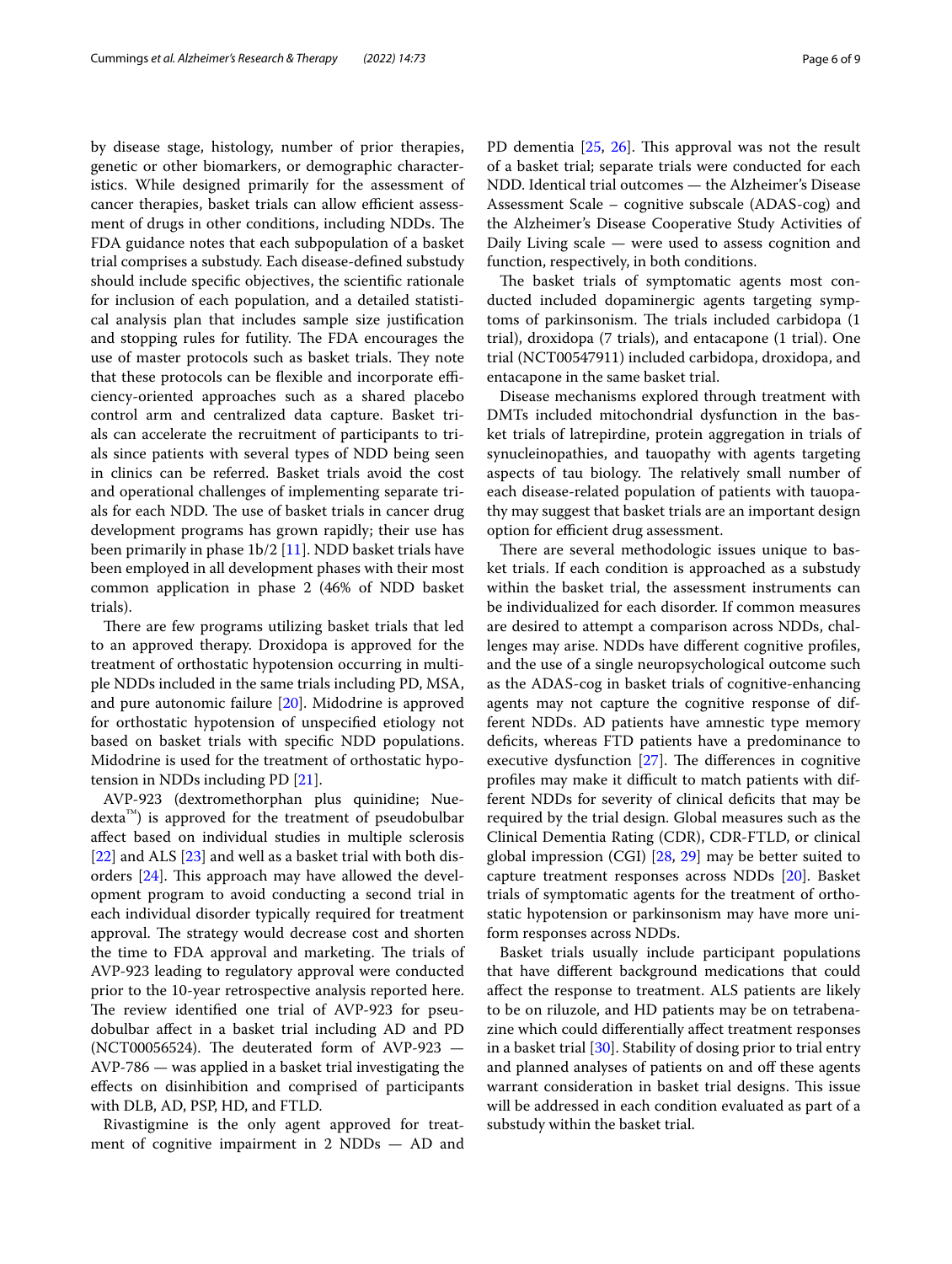Diferent NDDs may have diferent safety and tolerability profles that must be monitored during basket trials. Older patients with AD may have adverse event profles that difer from those of younger patients with ALS or HD. For example, TPI-287 is a putative microtubule stabilizer that could have efficacy in multiple tauopathies as well as in the treatment of the tauopathy of AD. A basket trial for this agent included PSP, CBD, and AD. AD patients had a disproportionate number of anaphylactoid reactions suggesting that further development of this agent for AD could be problematic [[31](#page-8-3)].

Basket trials may sufer from small sample sizes and limited power as well as diferent numbers of each NDD in the trial. This may result in limited ability to draw conclusions on the consistent efectiveness of a therapy across NDDs. A trial of pimavanserin (NCT03325556) for the treatment of dementia-related psychosis included fve types of dementia with delusions and hallucinations. The trial had a randomized discontinuation design and was powered on the response (e.g., failure to relapse in the treatment group compared to the placebo group) observed in the entire trial population. An adequate number of patients with AD and PD entered the trial to allow subgroup assessments; the small number of patients with vascular dementia, DLB, and FTD make it difficult to draw conclusions concerning these individual sub-populations [\[32](#page-8-4)]. Flexible Bayesian analysis of subgroups has been proposed as one means of optimizing data interrogation from subgroups while avoiding spurious conclusions [[33\]](#page-8-5).

Bayesian approaches have also been proposed that optimize the ability to terminate a trial for lack of efficacy or for compelling efficacy  $[34]$ . Basket trials have been most widely applied in oncology where molecular characterization of subtypes and rapid progression may facilitate the use of basket designs and Bayesian statistics. Adjustments for the characteristics of NDDs — slow progression, older patients, mixed pathology, heterogeneous clinical progression, variable response to treatment — are necessary when planning basket trials in the neurodegenerative therapeutic area.

Biomarkers can play critical roles in basket trials. They can confrm diagnoses such as the use of amyloid imaging to confrm the diagnosis of AD or the use of genetic studies to confrm the diagnosis of HD. Biomarkers can comprise the primary outcome measure of basket trials. Posiphen, an inhibitor of mRNA translation for several proteins, has been shown to reduce alpha-synuclein, tau, and amyloid protein levels in animal models of PD and AD [\[35](#page-8-7), [36](#page-8-8)]. Posiphen is in a basket trial including patients with AD and PD where biomarker information from part 1 of the trial will guide decisions for part 2 (NCT04524351).

Basket trials can provide important decision support for a development program and can improve efficiency in determining if a candidate treatment can be developed for multiple indications or if one NDD has a more promising efficacy and safety profile than others. Basket trials have their greatest utility in early stages of development programs when these decisions are being made. The predominance of the use of basket trials by biopharmaceutical sponsors shown in this review suggests that basket trials may be most useful in industry-based development programs. They can be considered by academic and governmental sponsors when funding allows sufficient sample sizes to power conclusions for each NDD included in the trial.

This study has limitations. The data on basket trials were derived from clinicaltrials.gov; this database is comprehensive but not exhaustive and some basket trials, especially those performed outside the USA may not have been included. The data available on clinicaltrials.gov may be incomplete and prevented us from including all trials in all analyses (e.g., biomarker data are sometimes lacking). We have not explored the outcomes of basket trials in NDDs. Compliance with the directive to report results within 1 year of trial completion is limited, compromising the ability to draw conclusions from basket trials in clinicaltrials.gov  $[37, 38]$  $[37, 38]$  $[37, 38]$ . Additional insights into the efficiency of basket trials may be forthcoming when results are more uniformly available, and these analyses can be pursued. To our knowledge, this is the largest structured review of basket trials in NDD conducted.

## **Conclusions**

Basket trials are an important tool in the armamentarium available to support drug development for NDDs. They are an efficient means of supporting proof-of-concept of an agent's activity in two or more disorders sharing key biological or clinical features. Combined with biomarkers, they can be a powerful means of advancing precision drug development and precision medicine for patients with NDDs. With the advent of more informative tools to ofer biological confrmation of the diagnosis of NDDs and monitor outcomes (e.g., positron emission tomography, fuid biomarkers), basket trials may be poised to be more useful in the quest to advance NDD treatments.

#### **Abbreviations**

AD: Alzheimer's disease; ALS: Amyotrophic lateral sclerosis; CADRO: Common Alzheimer's Disease Research Ontology; CBD: Corticobasal degeneration; CTE: Chronic traumatic encephalopathy; DLB: Dementia with Lewy bodies; DMT: Disease-modifying therapy; FDA: Food and Drug Administration; FTD: Frontotemporal dementia; FTLD: Frontotemporal lobal degeneration; HD: Huntington's disease; LBD: Lewy body dementia; MOA: Mechanism of action; MSA: Multiple system atrophy; NIH: National Institutes of Health; NDD: Neurodegenerative disease; PD: Parkinson's disease; PSP: Progressive supranuclear palsy.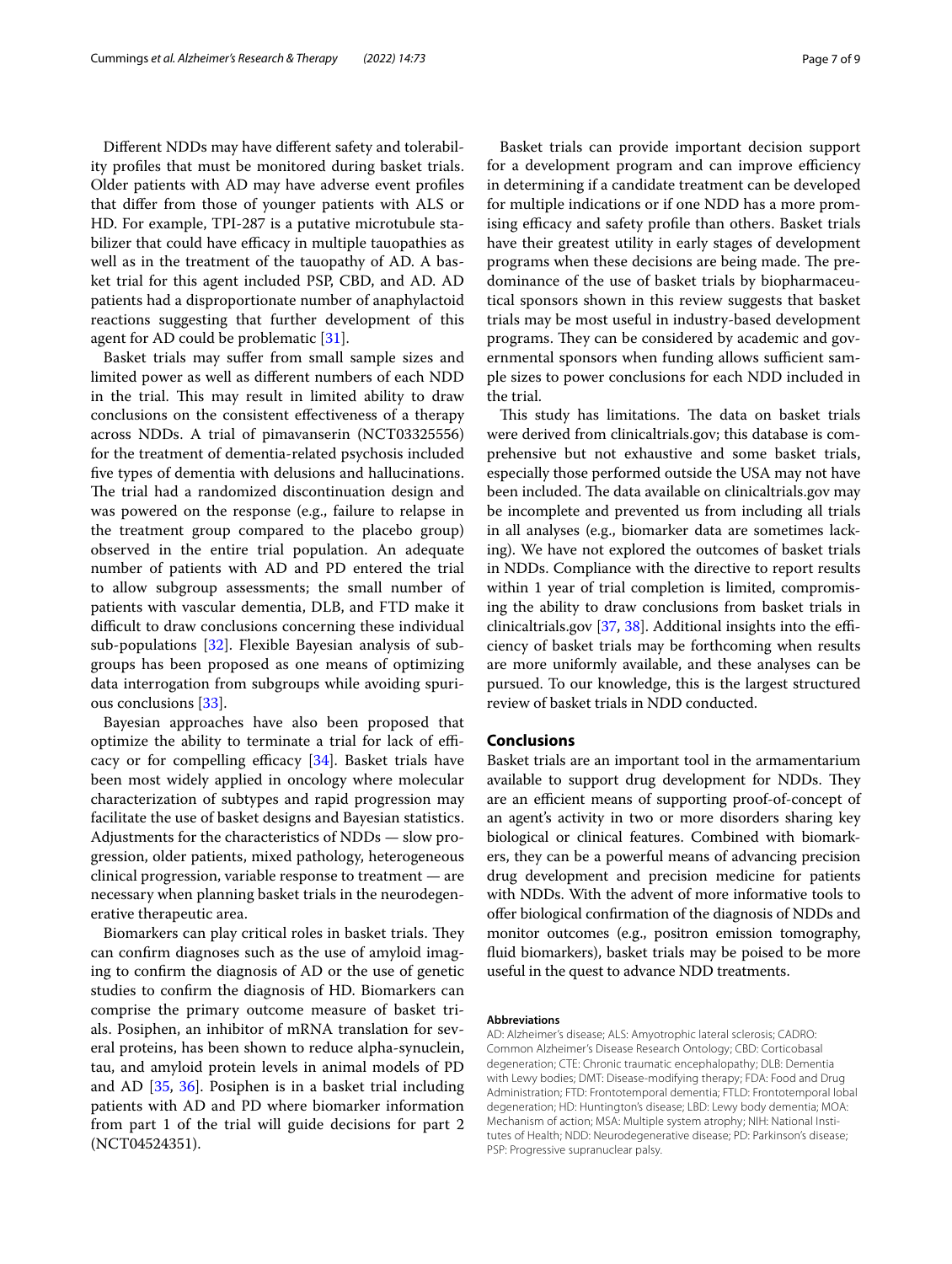#### **Acknowledgements**

JC is supported by NIGMS grant P20GM109025, NINDS grant U01NS093334, NIA grant R01AG053798, NIA grant P20AG068053, NIA grant R35AG71476, Alzheimer's Disease Drug Discovery Foundation (ADDF), and the Joy Chambers-Grundy Endowment.

#### **Authors' contributions**

JLC conceptualized the study, drafted the report, and approved the fnal product. JFC led the analyses, participated in the writing of the report, and approved the fnal product. AM and SK participated in the analyses, participated in the writing of the report, and approved the fnal product.

## **Funding**

Dr Cummings is supported by NIGMS grant P20GM109025, NINDS grant U01NS093334, NIA grant R01AG053798, NIA grant P20AG068053, NIA grant R35AG71476, and the Alzheimer's Disease Drug Discovery Foundation (ADDF). No funding external to these grants to the University of Nevada Las Vegas was involved in the study.

## **Availability of data and materials**

The python and bash programming code, along with the data that supports the fndings of this study, are available in Zenodo at [https://doi.org/10.5281/zenodo.](https://doi.org/10.5281/zenodo.5717481) [5717481](https://doi.org/10.5281/zenodo.5717481) and in Github at [https://github.com/SniperJF/NDDDrugMatcher/.](https://github.com/SniperJF/NDDDrugMatcher/) Both links contain the same data for redundancy along with a description, or readme fle, on how to reproduce the results. These data were derived from information available to the public at <https://clinicaltrials.gov/> extracted on June 6, 2021.

### **Declarations**

## **Ethics approval and consent to participate**

Not applicable; all data are from a public database that has no participantlevel data.

#### **Consent for publication**

All authors give consent for publication

#### **Competing interests**

JC has provided consultation to Acadia, Alkahest, AlphaCognition, AriBio, Biogen, Cassava, Cortexyme, Diadem, EIP Pharma, Eisai, GemVax, Genentech, Green Valley, Grifols, Janssen, Lilly, LSP, Merck, NervGen, Novo Nordisk, Oligomerix, Ono, Otsuka, PRODEO, Prothena, ReMYND, Resverlogix, Roche, Signant Health, Suven, and United Neuroscience pharmaceutical, assessment, and investment companies. JC is supported by NIGMS grant P20GM109025, NINDS grant U01NS093334, NIA grant R01AG053798, NIA grant P20AG068053, NIA grant P30AG072959, NIA grant R35AG71476, Alzheimer's Disease Drug Discovery Foundation (ADDF), Ted and Maria Quirk Endowment, and the Joy Chambers-Grundy Endowment.

AM, JF-C, and SK have no competing interests.

#### **Author details**

<sup>1</sup> Chambers-Grundy Center for Transformative Neuroscience, Pam Quirk Brain Health and Biomarker Laboratory, Department of Brain Health, School of Integrated Health Sciences, University of Nevada Las Vegas (UNLV), Las Vegas, NV, USA. <sup>2</sup> Henderson, NV 89052, USA. <sup>3</sup> Kirk Kerkorian School of Medicine, University of Nevada Las Vegas (UNLV), Las Vegas, NV, USA. <sup>4</sup>Department of Neurosurgery, John Hopkins University School of Medicine, Baltimore, MD, USA.<sup>5</sup> Department of Computer Science, Howard Hughes School of Engineering, University of Nevada Las Vegas (UNLV), Las Vegas, NV, USA.

## Received: 23 December 2021 Accepted: 9 May 2022 Published online: 25 May 2022

#### **References**

- <span id="page-7-0"></span>1. Maresova P, Hruska J, Klimova B, Barakovic S, Krejcar O. Activities of daily living and associated costs in the most widespread neurodegenerative diseases: a systematic review. Clin Interv Aging. 2020;15:1841–62.
- <span id="page-7-1"></span>2. Gitler AD, Dhillon P, Shorter J. Neurodegenerative disease: models, mechanisms, and a new hope. Dis Model Mech. 2017;10(5):499–502.
- <span id="page-7-2"></span>3. Brown RC, Lockwood AH, Sonawane BR. Neurodegenerative diseases: an overview of environmental risk factors. Environ Health Perspect. 2005;113(9):1250–6.
- <span id="page-7-3"></span>4. Ferri CP, Prince M, Brayne C, Brodaty H, Fratiglioni L, Ganguli M, et al. Global prevalence of dementia: a Delphi consensus study. Lancet. 2005;366(9503):2112–7.
- <span id="page-7-4"></span>Wimo A, Guerchet M, Ali GC, Wu YT, Prina AM, Winblad B, et al. The worldwide costs of dementia 2015 and comparisons with 2010. Alzheimers Dement. 2017;13(1):1–7.
- <span id="page-7-5"></span>6. Scott TJ, O'Connor AC, Link AN, Beaulieu TJ. Economic analysis of opportunities to accelerate Alzheimer's disease research and development. Ann N Y Acad Sci. 2014;1313:17–34.
- <span id="page-7-6"></span>7. Oxford AE, Stewart ES, Rohn TT. Clinical trials in Alzheimer's disease: a hurdle in the path of remedy. Int J Alzheimers Dis. 2020;2020:5380346.
- <span id="page-7-7"></span>8. Yoshino H. Edaravone for the treatment of amyotrophic lateral sclerosis. Expert Rev Neurother. 2019;19(3):185–93.
- <span id="page-7-8"></span>9. Cummings J, Aisen P, Lemere C, Atri A, Sabbagh M, Salloway S. Aducanumab produced a clinically meaningful beneft in association with amyloid lowering. Alzheimers Res Ther. 2021;13(1):98.
- <span id="page-7-9"></span>10. Park JJH, Siden E, Zoratti MJ, Dron L, Harari O, Singer J, et al. Systematic review of basket trials, umbrella trials, and platform trials: a landscape analysis of master protocols. Trials. 2019;20(1):572.
- <span id="page-7-10"></span>11. Lu CC, Li XN, Broglio K, Bycott P, Jiang Q, Li X, et al. Practical considerations and recommendations for master protocol framework: basket, umbrella and platform trials. Ther Innov Regul Sci. 2021;55:1145–54.
- <span id="page-7-11"></span>12. Tao JJ, Schram AM, Hyman DM. Basket studies: redefning clinical trials in the era of genome-driven oncology. Annu Rev Med. 2018;69:319–31.
- <span id="page-7-12"></span>13. Food and Drug Administration. Master Protocols: Efficient Clinical Trial Design Strategies to Expedite Development of Oncology Drugs and Biologics Guidance for Industry. Draft guidance. U.S. Department of Health and Human Services Food and Drug Administration Center for Drug Evaluation and Research (CDER) Center for Biologics Evaluation and Research (CBER) Oncology Center of Excellence (OCE). September 2018.
- <span id="page-7-13"></span>14. Clinicaltrials.gov [Internet]. 2021. Available from: <https://clinicaltrials.gov/>.
- <span id="page-7-14"></span>15. Food and Drug Administration. Regulations (42 CFR Part 11).
- <span id="page-7-15"></span>16. NDDDrugMatcher [Internet]. GitHub, Inc. 2021. Available from: [https://github.com/SniperJF/NDDDrugMatcher.](https://github.com/SniperJF/NDDDrugMatcher)
- <span id="page-7-16"></span>17. Fonseca Cacho JRF, Taghva K. The state of reproducible research in computer science. In: Latif S, editor. In 17th International Conference on Information Technology–New Generations (INTG 2020) Advances in Intelligent Systems and Computing. 1134: Springer, Cham; 2020.
- <span id="page-7-17"></span>18. National Institute on Aging, Alzheimer's Association. International Alzheimer's and Related Dementia Research Portfolio; Available from: <https://iadrp.nia.nih.gov/about/cadro>. Accessed 01/01/2021
- <span id="page-7-18"></span>19. Cummings J, Fox N. Defning disease modifying therapy for Alzheimer's disease. J Prev Alzheimers Dis. 2017;4(2):109–15.
- <span id="page-7-19"></span>20. Deutsch MB, Liang LJ, Jimenez EE, Mather MJ, Mendez MF. Are we comparing frontotemporal dementia and Alzheimer disease patients with the right measures? Int Psychogeriatr. 2016;28(9):1481–5.
- <span id="page-7-20"></span>21. Senard JM, Brefel-Courbon C, Rascol O, Montastruc JL. Orthostatic hypotension in patients with Parkinson's disease: pathophysiology and management. Drugs Aging. 2001;18(7):495–505.
- <span id="page-7-21"></span>22. Panitch HS, Thisted RA, Smith RA, Wynn DR, Wymer JP, Achiron A, et al. Randomized, controlled trial of dextromethorphan/quinidine for pseudobulbar afect in multiple sclerosis. Ann Neurol. 2006;59(5):780–7.
- <span id="page-7-22"></span>23. Brooks BR, Thisted RA, Appel SH, Bradley WG, Olney RK, Berg JE, et al. Treatment of pseudobulbar afect in ALS with dextromethorphan/quinidine: a randomized trial. Neurology. 2004;63(8):1364–70.
- <span id="page-7-23"></span>24. Pioro EP, Brooks BR, Cummings J, Schifer R, Thisted RA, Wynn D, et al. Dextromethorphan plus ultra low-dose quinidine reduces pseudobulbar afect. Ann Neurol. 2010;68(5):693–702.
- <span id="page-7-24"></span>25. Farlow M, Anand R, Messina J Jr, Hartman R, Veach J. A 52-week study of the efficacy of rivastigmine in patients with mild to moderately severe Alzheimer's disease. Eur Neurol. 2000;44(4):236–41.
- <span id="page-7-25"></span>26. Emre M, Aarsland D, Albanese A, Byrne EJ, Deuschl G, De Deyn PP, et al. Rivastigmine for dementia associated with Parkinson's disease. N Engl J Med. 2004;351(24):2509–18.
- <span id="page-7-26"></span>27. Dodich A, Cerami C, Cappa SF, Marcone A, Golzi V, Zamboni M, et al. Combined socio-behavioral evaluation improves the diferential diagnosis between the behavioral variant of frontotemporal dementia and Alzheimer's disease: in search of neuropsychological markers. J Alzheimers Dis. 2018;61(2):761–72.